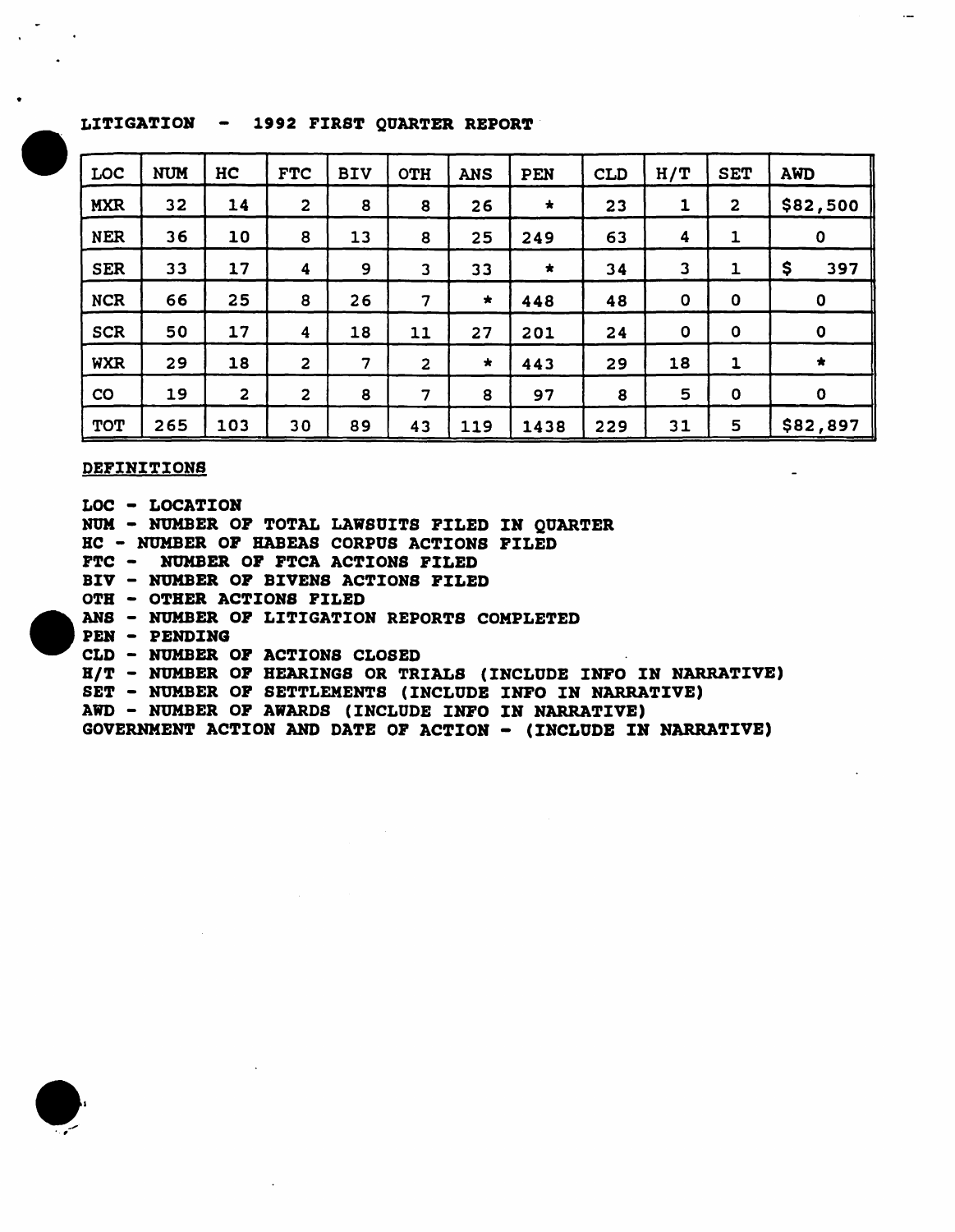## LITIGATION OF INTEREST

## MID-ATLANTIC REGION

#### SETTLEMENTS

. P $\blacksquare$ 

Shouse v. DOJ, Southern District of Indiana. A settlement of S32.500 was reached due to the suggestion of the Magistrate. A \$32,500 was reached due to the suggestion of the Magistrate. A former black correctional officer filed an EEO suit alleging she was harassed due to her race and sex at USP, Terre Haute. Several other women correctional officers supported her allegations so settlement was deemed appropriate.

Hazime v. Sauvey, Eastern District of Michigan. A settlement of \$50,000 was reached in this medical malpractice case. This joint FTCA and Bivens case arose from allegations that the doctor had a "hit list" of patients who were not to be seen on sick call without her approval. In this case, the plaintiff suffered a serious ear<br>infection which was not treated over several weeks. In addition, infection which was not treated over several weeks. the plaintiff alleged the doctor placed a caustic substance in his ear while the doctor alleged she was burned by the patient. Settlement of this case appeared appropriate since most of the monies paid went toward attorneys fees and offset of the prisoner's fine. Settlement also avoid publicly airing the medical problems at Milan at the time.

### TRIALS

Parker v UNICOR, Southern District of Indiana. Trial held on December 16, 1991. This personal liability case involved a work related injury that the prisoner claimed was caused by assignment to a job against his medical restrictions. The defendants were the work supervisor and two unit staff. The magistrate has not issued a ruling though one was expected by the end of January.

### SIGNIFICANT CASES WON

Lester v. Thornburg, Eastern District of Michigan. The Court upheld our policy regarding not providing Muslim prisoner a diet similar to the Kosher diet. In addition, the Court ruled common fare was also sufficient to meet constitution requirements in the area of religious diets.

Fleschiq v. U.S., Eastern District of Kentucky. The Court ruled that a correctional officer who took a prisoner to his home and raped her was not acting within the scope of his employment for purposes of the Federal Tort Claims Act. In addition, the Court held, where there was no indication that the officer would commit such an act, the government was not responsible for his actions. The Court denied a motion to reconsider and we expect an appeal to be filed.

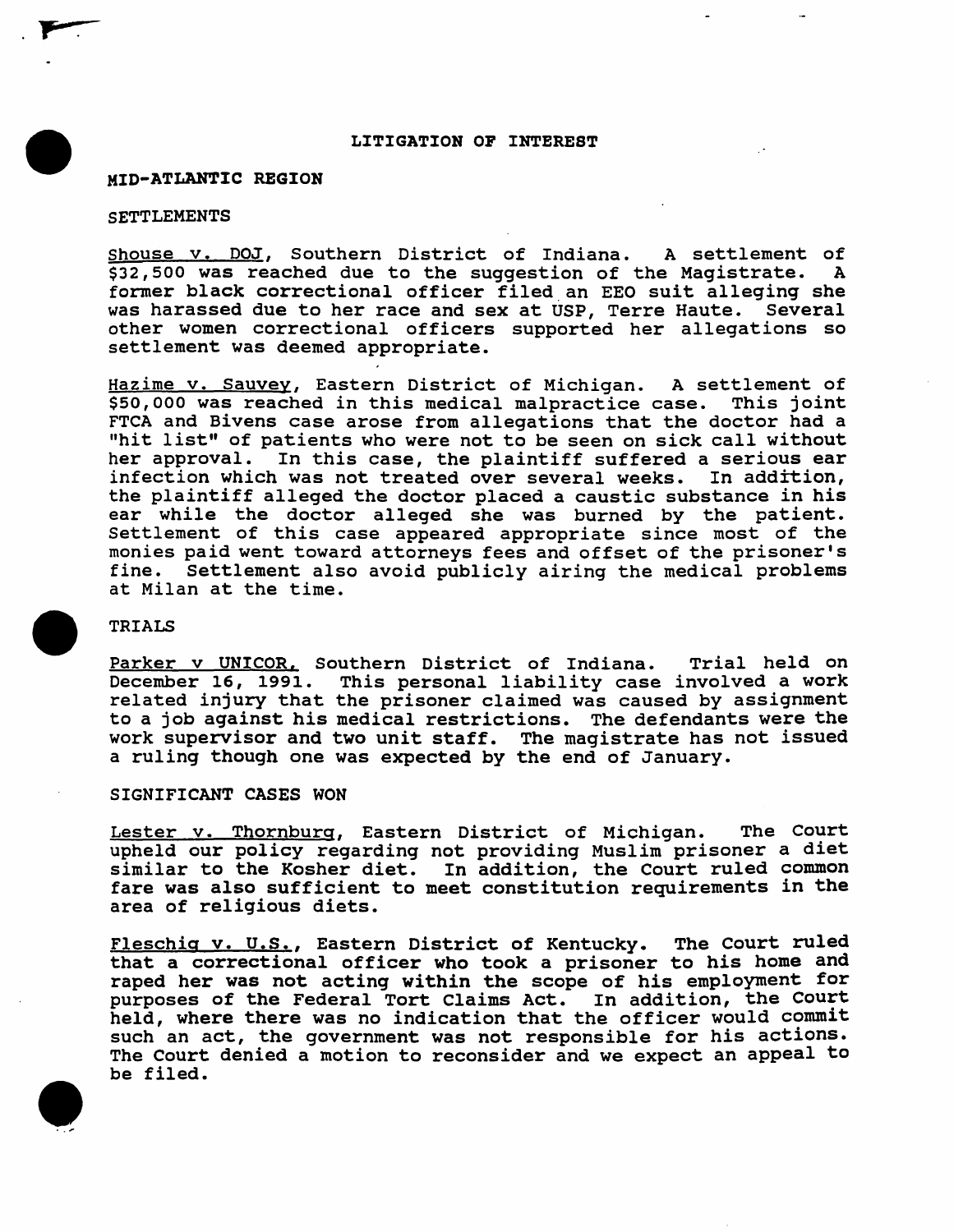# NEW CASES OF INTEREST

Nazelrod v. DOJ, Eastern District of Kentucky. The plaintiff is requesting the BOP stop using an investigative technique which was used on her during an investigation of a theft at FCI, Ashland. The plaintiff confessed to taking the monies during the interview and she is alleging the technique harasses women since she was touched on the arm and leg during the interview. The technique is still being used but is the same for both men and women.

#### NORTHEAST REGION

### TRIALS

Michael Walker v. United States, et al., Southern District of New<br>York. This was a Bivens complaint against four staff members in This was a Bivens complaint against four staff members in which the inmate alleged excessive use of force in October 1983. Inmate was being taken to the Special Housing Unit at FCI Otisville<br>and refused to remove his clothes for a visual search. Inmate was and refused to remove his clothes for a visual search. aware of search requirement since he had been in Special Housing on<br>numerous occasions prior to this incident. Inmate pushed staff numerous occasions prior to this incident. member who was trying to convince inmate to cooperate. other staff then used force to take inmate down and allowed him up when he agreed to cooperate with search. Trial held before Judge Knapp on December 3 and 4, 1991. Judge ruled from bench in favor of all<br>defendants. The court determined that use of force was justified The court determined that use of force was justified by refusal of inmate to submit to search and that the medical evidence did not support inmate's assertion of use of excessive force.

Georgakis v. united states, District of Connecticut. FTCA case in which former inmate at FPC Allenwood alleged medical malpractice. Inmate served a four month term from November 28, 1988 to March<br>14, 1989. Inmate was a medical doctor before his conviction. Inmate was a medical doctor before his conviction. Inmate alleges that improper medical treatment worsened a preexisting foot problem resulting in surgery after release from custody. Inmate also alleged that he was not permitted to retain his orthopedic shoes. Trial held before Judge Daly on December 16<br>and 17, 1991. Inmate only asked once for medical assistance for Inmate only asked once for medical assistance for<br>te seeing medical staff for other problems. Inmate his foot despite seeing medical staff for other problems. and his wife testified that inmate's feet were bleeding on the day<br>of his release. Inmate then waited until May 10, 1989 (almost Inmate then waited until May 10, 1989 (almost<br>r release) to see his specialist. Judge Daly three months after release) granted our motion for directed verdict at the end of Plaintiff's case. The Judge found that the inmate was more than 50% negligent and his cause of action was barred under Pennsylvania law of comparative negligence.

**i**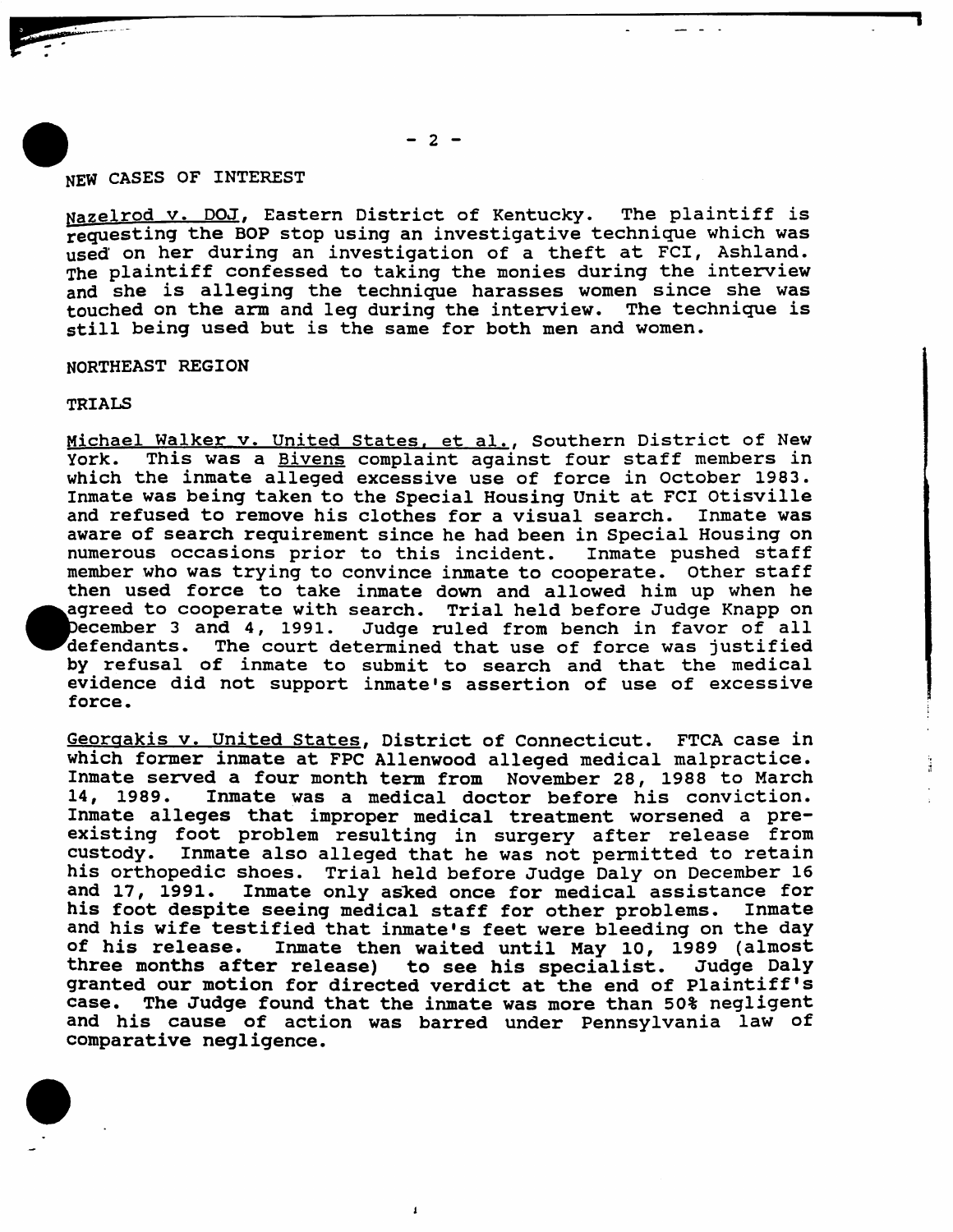indicated possible ischemia (shortness of blood to heart). PA<br>administered nitroglycerin for possible angina, to no relief. At administered nitroglycerin for possible angina, to no relief. 10:05 pm, PA contacted by phone Dr. Moore (CHP) who advised inmate should be given stadol (an analgesic which probably masked the pain and discomfort). At 11:20 pm, PA reported to Dr. Moore by phone<br>that inmate was resting quietly. Dr. Moore advised PA to have Dr. Moore advised PA to have inmate returned to quarters and to have inmate go to sick call in<br>the morning. Next morning, inmate was taken via ambulance to Next morning, inmate was taken via ambulance to Altoona Hospital, whose staff diagnosed a massive myocardial<br>infarction which commenced 12 hours prior. On January 18, 1988, infarction which commenced 12 hours prior. inmate suffered an embolic event and on January 22, 1988, inmate Inmate transferred to Springfield and<br>May 1988. Armed Forces Institute of mandatorily released in May 1988. Pathology has opined that the failure to move inmate to hospital on night of January 11, 1988 was outside acceptable medical practice. In addition through questioning of PA and Dr. Moore, AUSA has PA did not know what ischemia meant, no additional EKG was done before inmate sent back to quarters, and Dr. Moore expressed that he thought inmate might have been suffering a heart attack when PA called, but he just ruled it<br>out for no apparent reason. Settlement conference with the Judge Settlement conference with the Judge on January 15, 1992 was not productive. Plaintiff is demanding as AUSA is working with economist and medical expert on realistic prospect of settlement. No figure has been reached at this time, although a range of \$250,000 - \$500,000 is expected. Permanent damage is probable, but inmate has no work Permanent damage is probable, but inmate has no work history. Recommendation for settlement authority will be forwarded after AUSA completes evaluation. AUSA does not think Plaintiff<br>will accept anything less than \$1 million. which is too high. If will accept anything less than \$1 million, which is too high. case is not settled, trial is tentatively scheduled for April 13, 1992. We may decide not to contest liability and limit the trial to damages.

Perez v. United States, Eastern District of Pennsylvania. FTCA<br>case out of FCI Loretto. On June 1, 1989, Inmate Luis Perez, On June 1, 1989, Inmate Luis Perez,<br>us surgery to outside doctor. Doctor  $36944-066$ , was sent for sinus surgery to outside doctor. purposely left a Tefla pad in nose following surgery with written instructions for inmate to return on Monday (June 5, 1989). Inmate complained on June 2 and 6, 1989 of pain and soreness. On July 12,<br>1989, Inmate complained of smell of dead rat in his nose. He was 1989, Inmate complained of smell of dead rat in his nose. seen four additional times before further evaluation discovered pad in nose on July 29, 1989, which was surgically removed that day. There is an entry in the medical record from Dr. Moore (CHP) that it was his fault that inmate was not returned for removal of pad. The only possible defense is that the injury was work related. There *is* some evidence that a chemical spill on inmate's face in August 1988 caused the sinusitis which required the surgery. This is a factual issue since inmate had some history of sinusitis prior to accident and since complaints of sinus problems did no occur until months after the accident. (Immediate problem from accident was injury to eyes.) Case received in this office on January 2, 1992. AUSA is preparing recommendation of settlement not to exceed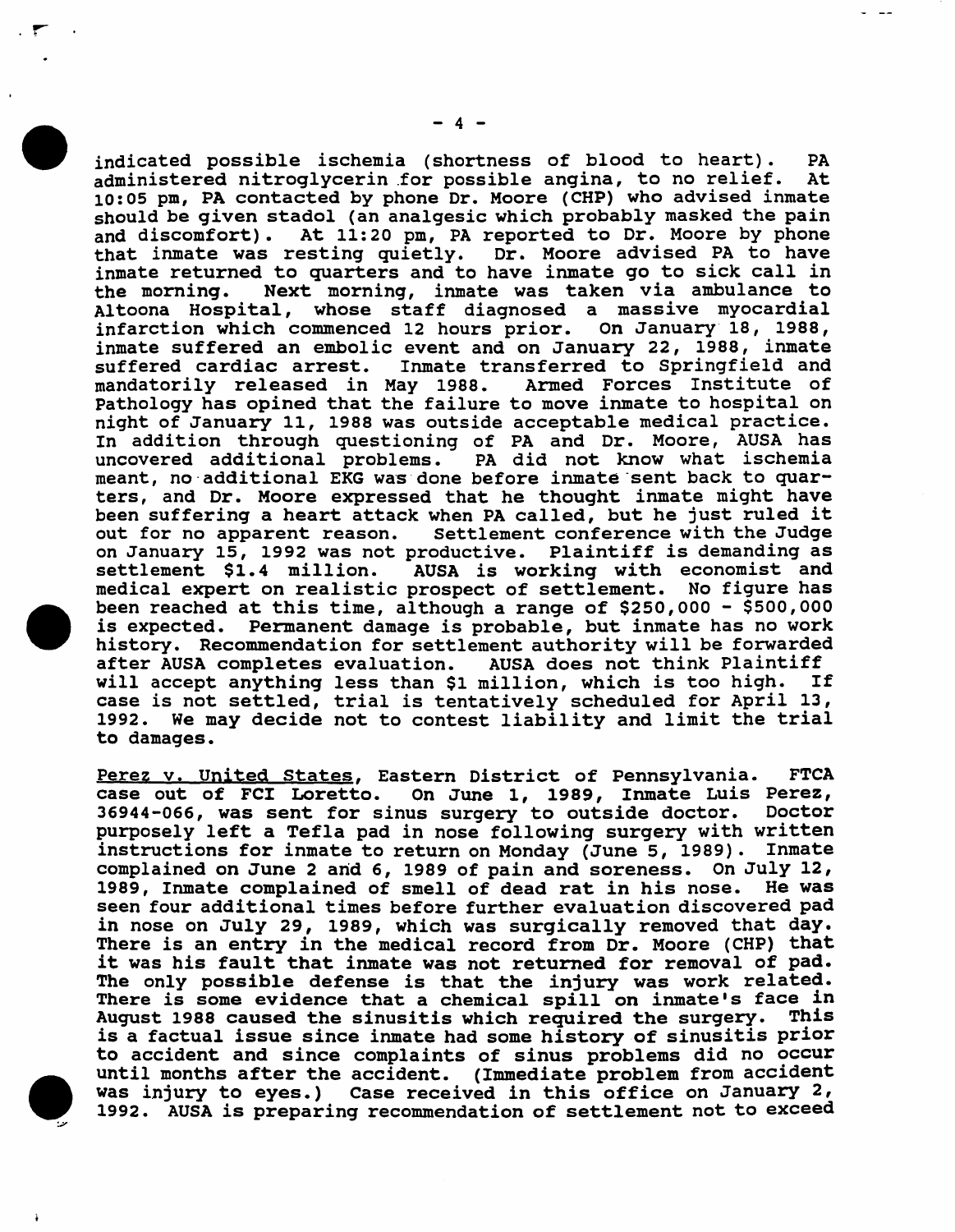\$30,000. Plaintiff has requested \$500,000 in complaint. It appears no permanent injury caused by delay in removal of pad. Damages limited to pain and suffering. The recommendation from the AUSA and the NERO will be forwarded to the OGC as soon as possible.

Forte v. United States, et al., Eastern District of Pennsylvania. Combination FTCA and Bivens case arising out of FCI Danbury and medical care afforded by USMCFP springfield. Inmate Daniel Forte, 10367-016, alleged that FCI Danbury work supervisor improperly ordered him to lift a heavy pot knowing that he had a medical restriction against lifting. Inmate transferred to springfield where he had neck surgery (diskectomy) by outside consultant on September 7, 1988. On November 7, 1988, the inmate suffered a near collapse of the right lung, requiring insertion of chest tube to expand the lung. On November 13, 1988, lung was fully expanded. AUSA advises that her medical expert has opined that the post operative care by springfield was not consistent with accepted medical practice. Inmate was not immobilized after surgery· and was medical practice. Inmate was not immobilized after surgery dnd was following the surgery was the proximate cause of the lung injury. Attorneys for Plaintiff and AUSA have tentatively agreed to try to settle for \$50,000. AUSA is forwarding her recommendation. case does settle, \$25,000 of proceeds will be attached by united States to pay inmate's criminal fine. forwarded after review of AUSA's memo.

### SOUTHEAST REGION

#### TRIALS

Walter A. Halaburda v. Richard Thornburg, Northern District of Georgia. This is a case where a former employee of the Bureau of Prisons alleged that he was discharged in retaliation for assisting an employee in filing an EEO complaint. The case had a possibility<br>of undue publicity and a possible impact upon staff moral. The of undue publicity and a possible impact upon staff moral. case was recommended for dismissal on August 12, 1991 after a trial on the merits by the special master assigned. The plaintiff has filed objections to the report.

### SOUTH CENTRAL REGION

NEW CASES OF INTEREST

Apostolo v. ortiz, Western District of Texas. An FTCA action initially filed in Texas State Court wherein an individual who had been selected by a local college to teach a course at FCl, Bastrop was not allowed to do so, alleges he is the victim of tortious damage. The case has been moved to federal court. Apparently former Warden ortiz determined the plaintiff to be a dishonest individual, and informed Blinn College officials that Mr. Apostolo would not be allowed to teach the course. Torts Branch has informed the Bureau that they are interested in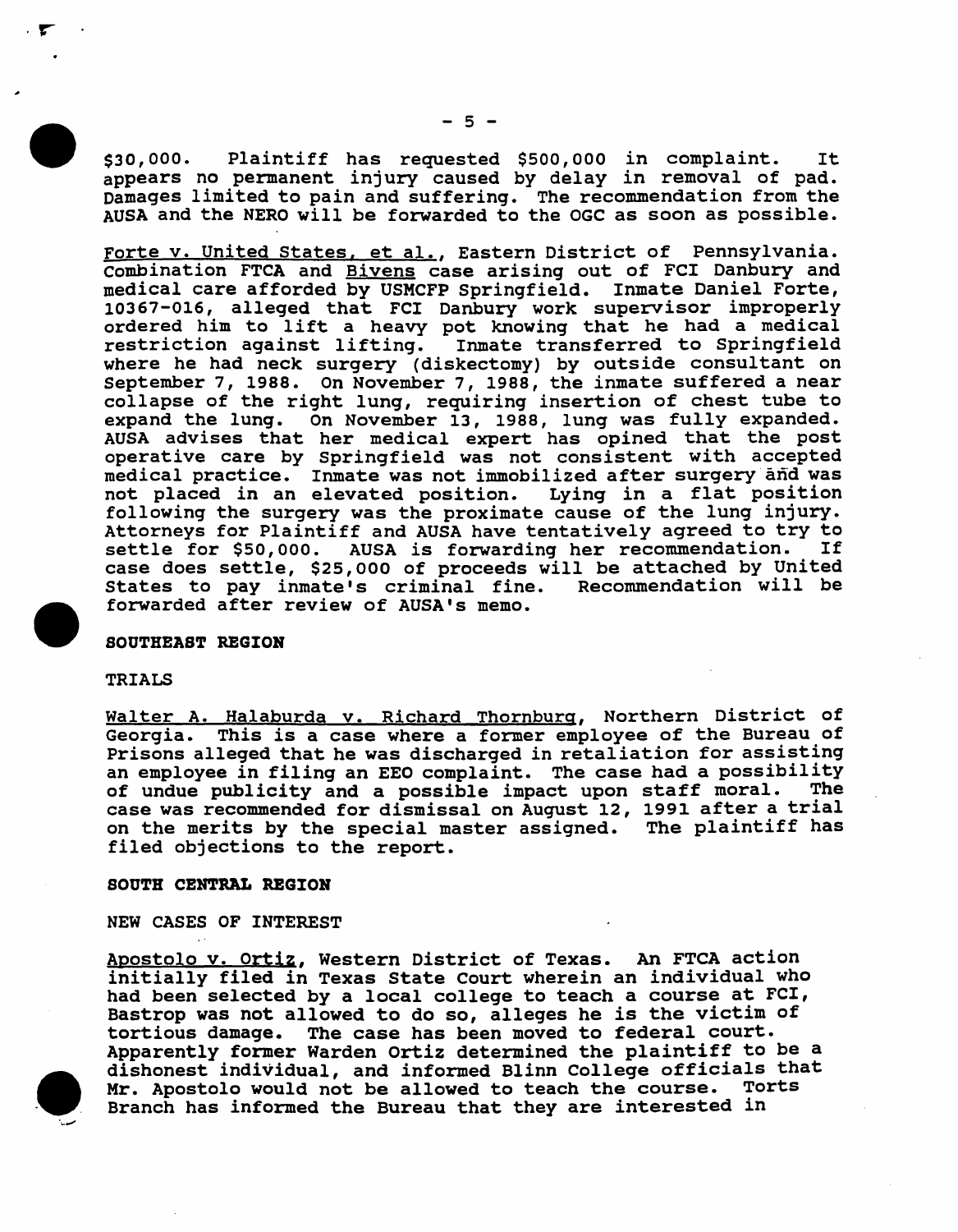handling this action.

cruse v. Lt. Rupert, Western District of Tennessee. Case where inmate alleges a BOP staff member stood by and allowed a U.S. Marshal to severely beat the inmate. Discussions with the staff member indicate that there may be some merit to the allegations raised. We will be following this case very closely.

Lamb v. Barr, Western District of Texas. An EEO complaint wherein an individual alleges race and sex discrimination (the employee is African-American, and female). She alleges that of all of the promotions at Fel, La TUna in 1991, none have gone to African-American females. It is interesting to note that the Warden at FCl, La Tuna at the time in question was J.D. Williams.

#### WESTERN REGION

9TH CIRCUIT ISSUES

Brown v. Rison / Chalker Cases:

(The Brown holding: Credit for pretrial CTC time for preguidelines cases. The Chalker holding: Both the BOP and sentencing Judge have authority to grant CTS in guidelines cases. )

These unique 9th Circuit holdings continue to confound and amaze and create splits, not just between circuits, but within districts and even divisions of districts, especially in the area of Brown v. Rison credit for guideline cases sentenced in other than<br>the 9th Circuit. The Bureau's position, that Brown does not The Bureau's position, that Brown does not apply to guidelines cases, carries little weight to judges who view Chalker as the ultimate holding for sentencing credit. Several Wardens have expressed concern that they will be called into Court by an angry judge for non-compliance with a J & C we consider illegal.

### HEARINGS

u.s. v. Lail, Northern District of California. Motion to Enforce/Withdraw a Plea Agreement: Inmate argued successfully that BOP DHO action constituted "charges" barred by terms of plea agreement. BOP ordered to restore all DHO sanctions (697 days GT and 30 days in seg.)

u.s. v. Sanchez, Northern District of California. Federal public Defender argued female defendant entitled to benefit of ICC and lack of female facility constituted a violation of equal protection. Matter still under submission, surrender date extension granted.

u.S. v Espinosa, District of Arizona. Inmates argument for application of Brown v. Rison CTC credit to guidelines case was not successful. District court held that Brown was not applicable to guidelines cases since the term "official detention" was delineated in 18 U.S.C. 3585 and the Bail Reform Act, U.S.C. 3142-3156, whereas "in custody" under 18 U.S.C. 3568 had never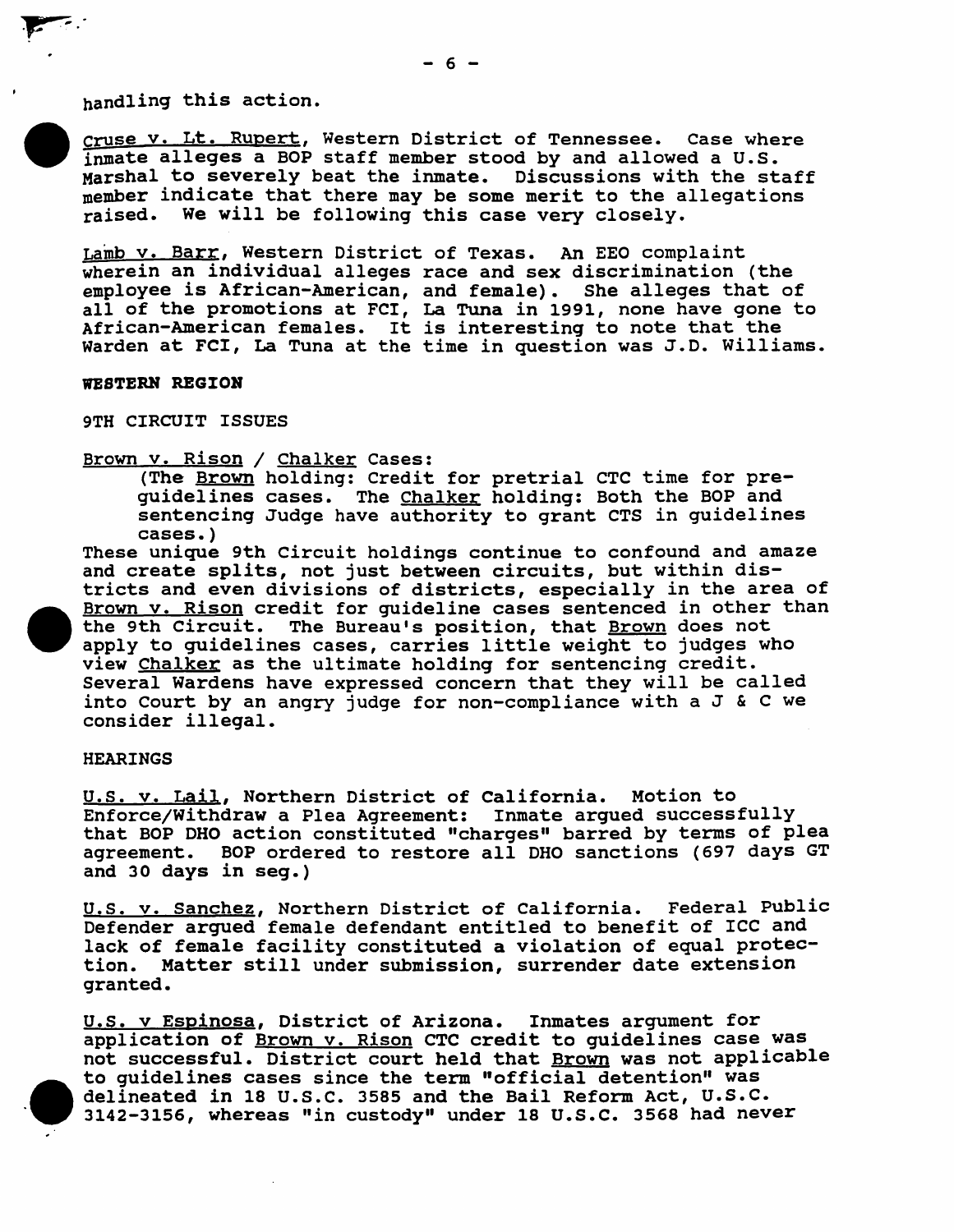# been defined by Congress.

U.S. v. Cruz, District of Southern California. Defense motion to return inmate to MCC for trial preparation and complaint regarding segregation conditions at USP Lompoc (cruz on trial for staff hostage incident). Judge Rhodes. Motion granted in part, conditions of return to MCC negotiated with MCC.

u.s. v Kaiserman, Central District of California. Multiple hearings relating to housing, conditions and location for this postconviction female. (Also the subject in an excessive force torts case. )

#### SETTLEMENTS

Bobby Joe Floyd v. Meese. et al., Central District of California. 11/12/91 stipulated settlement - \$10,000. Inmate at USP, Lompoc was assaulted with a pipe by another inmate, however, he claimed that he slipped in the shower. He was examined by a Physicians Assistant and then housed in Administrative Detention without seeing a physician for about 20 days. He was treated in Administrative Detention by Physicians Assistants for headaches and black eyes. Finally, he was diagnosed by physician as suffering from a skull fracture. The Physicians Assistant who did not immediately report the case to a physician was subsequently disciplined.

## NORTH CENTRAL REGION

# TRIALS

castaneda v. Miller. Southern District of Illinois. Trial scheduled January 29, 1992. In this case the plaintiff alleges he was assaulted by USP Marion staff after transfer from general population to the Administrative Detention Unit. Facts surrounding this case reveal that on the date in question, the plaintiff was involved in a fight with several other inmates as reflected in wounds consistent with fighting. Plaintiff was forcibly separated from other inmates and removed to the hospital//Administrative Detention. Staff maintain that only the minimal force necessary to restore order to the cell house was utilized.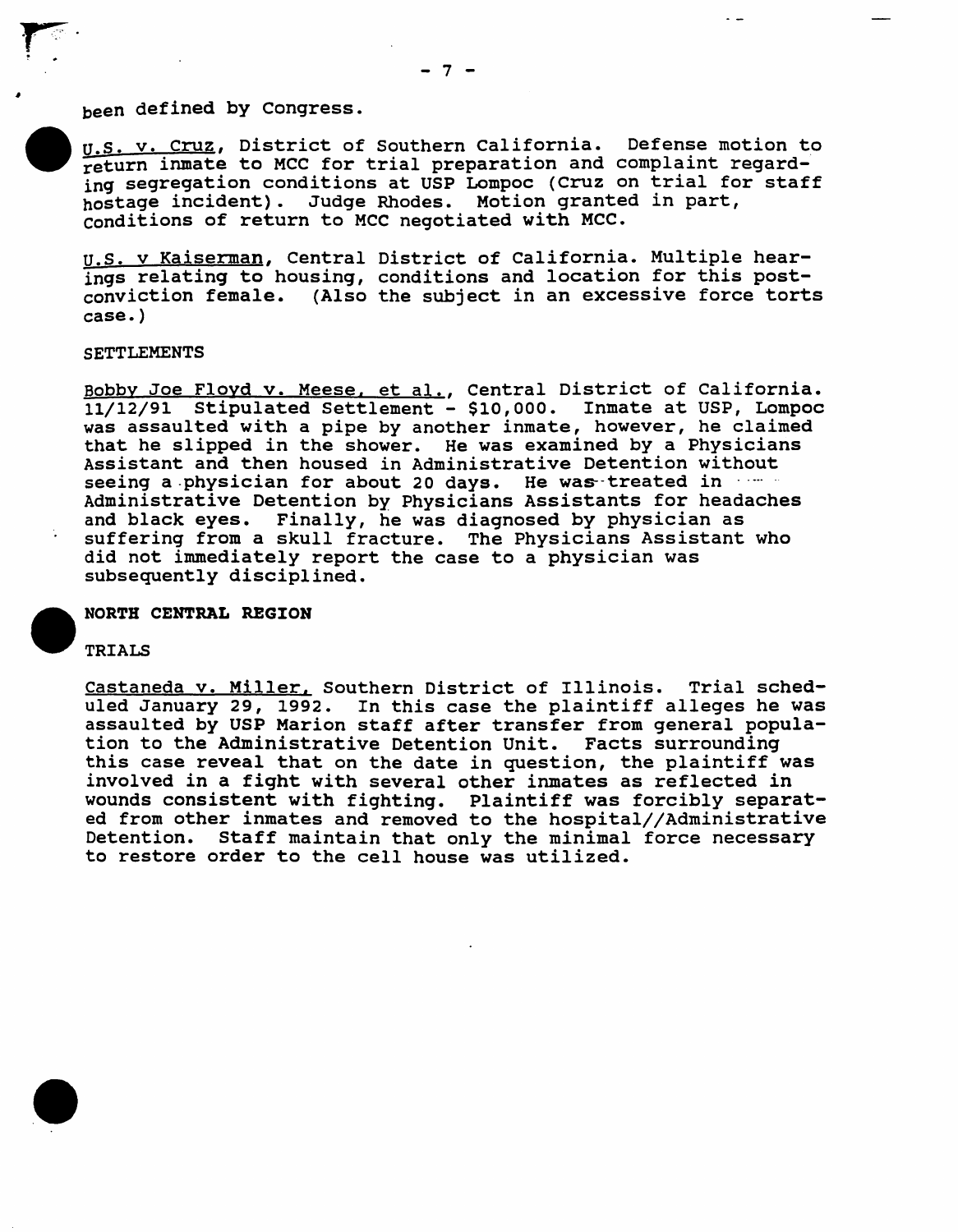# LITIGATION - 1992 FIRST QUARTER REPORT

| LOC        | <b>NUM</b> | HC                      | <b>FTC</b>              | <b>BIV</b> | OTH            | <b>ANS</b> | PEN     | <b>CLD</b> | H/T                     | <b>SET</b>         | <b>AWD</b>   |  |
|------------|------------|-------------------------|-------------------------|------------|----------------|------------|---------|------------|-------------------------|--------------------|--------------|--|
| <b>MXR</b> | 32         | 14                      | $\overline{\mathbf{c}}$ | 8          | 8              | 26         | $\star$ | 23         | 1                       | $\overline{2}$     | \$82,500     |  |
| <b>NER</b> | 36         | 10                      | 8                       | 13         | 8              | 25         | 249     | 63         | 4                       | 1                  | $\mathbf 0$  |  |
| <b>SER</b> | 33         | 17                      | 4                       | 9          | 3              | 33         | $\star$ | 34         | $\overline{\mathbf{3}}$ | 1                  | \$<br>397    |  |
| <b>NCR</b> | 66         | 25                      | 8                       | 26         | 7              | $\star$    | 448     | 48         | $\mathbf 0$             | $\pmb{\mathsf{O}}$ | $\mathbf 0$  |  |
| <b>SCR</b> | 50         | 17                      | $\boldsymbol{4}$        | 18         | 11             | 27         | 201     | 24         | $\mathbf 0$             | $\mathbf 0$        | $\mathbf 0$  |  |
| <b>WXR</b> | 29         | 18                      | $\overline{\mathbf{c}}$ | 7          | $\overline{c}$ | $\star$    | 443     | 29         | 18                      | 1                  | $\star$      |  |
| CO         | 19         | $\overline{\mathbf{c}}$ | $\overline{2}$          | 8          | 7              | 8          | 97      | 8          | 5                       | $\pmb{0}$          | $\mathbf{o}$ |  |
| <b>TOT</b> | 265        | 103                     | 30                      | 89         | 43             | 119        | 1438    | 229        | 31                      | 5                  | \$82,897     |  |

 $\sim 10$ 

 $\alpha = \alpha$  .

 $\overline{\phantom{a}}$  .  $\overline{\phantom{a}}$ 

 $\cdots$ 

NARRATIVE ANALYSIS

#### **DEFINITIONS**

LOC - LOCATZON NUH - NUMBER OF TOTAL LAWSUITS FILED IN QUARTER HC - NUMBER OF HABEAS CORPUS ACTIONS FILED FTC - NUMBER OF FTCA ACTIONS FILED BIV - NUMBER OF BIVENS ACTIONS FILED OTH - OTHER ACTIONS FILED ANS - NUMBER OF LITIGATION REPORTS COMPLETED PEN - PENDZNG CLD - NUMBER OF ACTIONS CLOSED BIT - NUMBER OF HEARINGS OR TRIALS (INCLUDE INFO IN NARRATIVE) SET - NUMBER OF SETTLEMENTS (INCLUDB INFO IN NARRATIVE) AWD - NUKBER OF AWARDS (INCLUDE INFO IN NARRATIVE) GOVERNMENT ACTION AND DATE OF ACTION - (INCLUDE IN NARRATIVE)

LITIGATION - 1991 FOURTH QUARTER REPORT

| LOC              | <b>NUM</b> | HC          | <b>FTC</b>              | <b>BIV</b> | OTH            | <b>ANS</b>              | PEN     | <b>CLD</b> | H/T          | <b>SET</b>     | <b>AWD</b>  |
|------------------|------------|-------------|-------------------------|------------|----------------|-------------------------|---------|------------|--------------|----------------|-------------|
| <b>MXR</b>       | 41         | 15          | 4                       | 21         | 1              | 36                      | $\star$ | 20         | 1            | $\bf{0}$       | 1           |
| <b>NER</b>       | 25         | 10          | $\overline{\mathbf{4}}$ | 6          | 4              | 29                      | 278     | 15         | $\mathbf{2}$ | 1              | $\mathbf 0$ |
| <b>SER</b>       | 43         | 22          | 5                       | 11         | 5              | 43                      | $\star$ | 25         | 1            | $\bf{0}$       | $\mathbf 0$ |
| <b>NCR</b>       | 54         | 25          | 5                       | 14         | 8              | $\star$                 | 354     | 32         | $\mathbf{1}$ | 1              | $\mathbf 0$ |
| <b>SCR</b>       | 55         | 28          | $\mathbf{9}$            | 10         | 8              | 26                      | 29      | 47         | $\mathbf 0$  | $\mathbf o$    | $\mathbf 0$ |
| <b>WXR</b>       | 29         | 14          | 4                       | 11         | $\bigstar$     | $\star$                 | $\star$ | $\star$    | $\star$      | $\star$        | $\star$     |
| <b>CO</b>        | 6          | $\mathbf 0$ | 2                       | 5          | $\overline{a}$ | $\overline{\mathbf{z}}$ | 86      | 9          | 3            | $\overline{a}$ | $\mathbf 0$ |
| <b>TOT</b><br>__ | 253        | 114         | 33                      | 78         | 28             | 141                     | 747     | 148        | 8            | 4              | 1           |